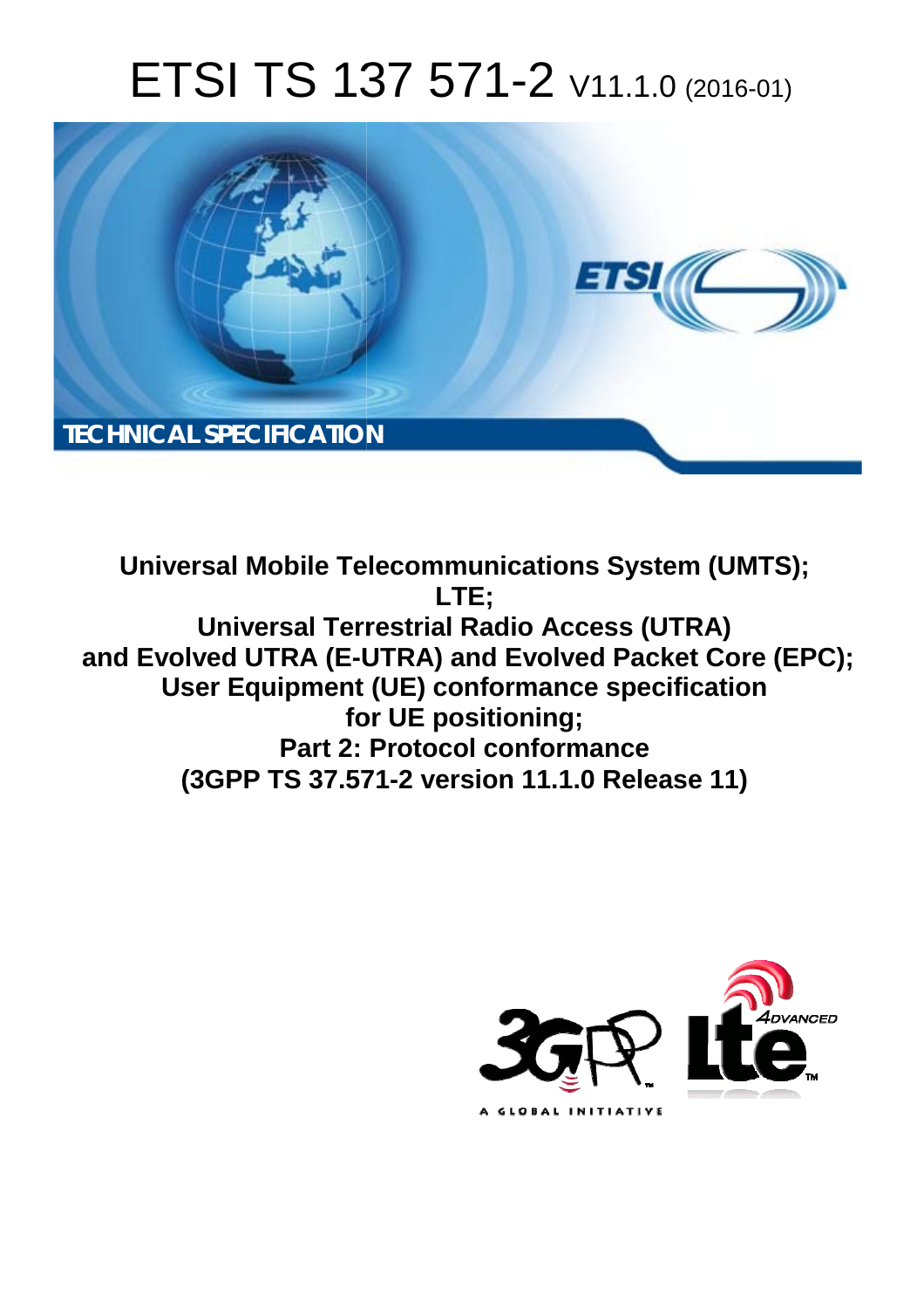Reference RTS/TSGR-0537571-2vb10

> Keywords LTE,UMTS

#### *ETSI*

#### 650 Route des Lucioles F-06921 Sophia Antipolis Cedex - FRANCE

Tel.: +33 4 92 94 42 00 Fax: +33 4 93 65 47 16

Siret N° 348 623 562 00017 - NAF 742 C Association à but non lucratif enregistrée à la Sous-Préfecture de Grasse (06) N° 7803/88

#### *Important notice*

The present document can be downloaded from: <http://www.etsi.org/standards-search>

The present document may be made available in electronic versions and/or in print. The content of any electronic and/or print versions of the present document shall not be modified without the prior written authorization of ETSI. In case of any existing or perceived difference in contents between such versions and/or in print, the only prevailing document is the print of the Portable Document Format (PDF) version kept on a specific network drive within ETSI Secretariat.

Users of the present document should be aware that the document may be subject to revision or change of status. Information on the current status of this and other ETSI documents is available at <http://portal.etsi.org/tb/status/status.asp>

If you find errors in the present document, please send your comment to one of the following services: <https://portal.etsi.org/People/CommiteeSupportStaff.aspx>

#### *Copyright Notification*

No part may be reproduced or utilized in any form or by any means, electronic or mechanical, including photocopying and microfilm except as authorized by written permission of ETSI.

The content of the PDF version shall not be modified without the written authorization of ETSI. The copyright and the foregoing restriction extend to reproduction in all media.

> © European Telecommunications Standards Institute 2016. All rights reserved.

**DECT**TM, **PLUGTESTS**TM, **UMTS**TM and the ETSI logo are Trade Marks of ETSI registered for the benefit of its Members. **3GPP**TM and **LTE**™ are Trade Marks of ETSI registered for the benefit of its Members and of the 3GPP Organizational Partners.

**GSM**® and the GSM logo are Trade Marks registered and owned by the GSM Association.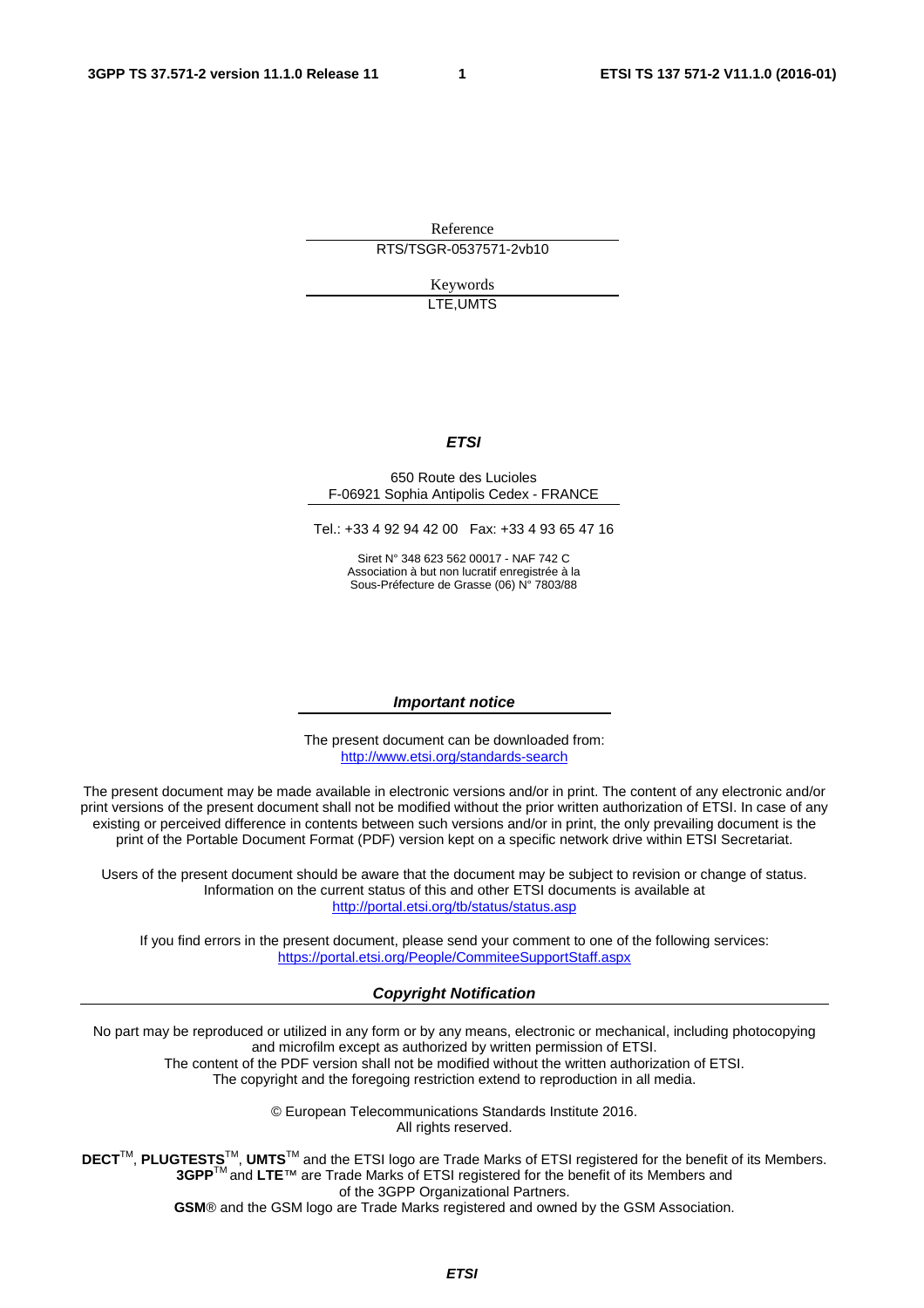# Intellectual Property Rights

IPRs essential or potentially essential to the present document may have been declared to ETSI. The information pertaining to these essential IPRs, if any, is publicly available for **ETSI members and non-members**, and can be found in ETSI SR 000 314: *"Intellectual Property Rights (IPRs); Essential, or potentially Essential, IPRs notified to ETSI in respect of ETSI standards"*, which is available from the ETSI Secretariat. Latest updates are available on the ETSI Web server ([https://ipr.etsi.org/\)](https://ipr.etsi.org/).

Pursuant to the ETSI IPR Policy, no investigation, including IPR searches, has been carried out by ETSI. No guarantee can be given as to the existence of other IPRs not referenced in ETSI SR 000 314 (or the updates on the ETSI Web server) which are, or may be, or may become, essential to the present document.

## Foreword

This Technical Specification (TS) has been produced by ETSI 3rd Generation Partnership Project (3GPP).

The present document may refer to technical specifications or reports using their 3GPP identities, UMTS identities or GSM identities. These should be interpreted as being references to the corresponding ETSI deliverables.

The cross reference between GSM, UMTS, 3GPP and ETSI identities can be found under [http://webapp.etsi.org/key/queryform.asp.](http://webapp.etsi.org/key/queryform.asp)

# Modal verbs terminology

In the present document "**shall**", "**shall not**", "**should**", "**should not**", "**may**", "**need not**", "**will**", "**will not**", "**can**" and "**cannot**" are to be interpreted as described in clause 3.2 of the [ETSI Drafting Rules \(](http://portal.etsi.org/Help/editHelp!/Howtostart/ETSIDraftingRules.aspx)Verbal forms for the expression of provisions).

"**must**" and "**must not**" are **NOT** allowed in ETSI deliverables except when used in direct citation.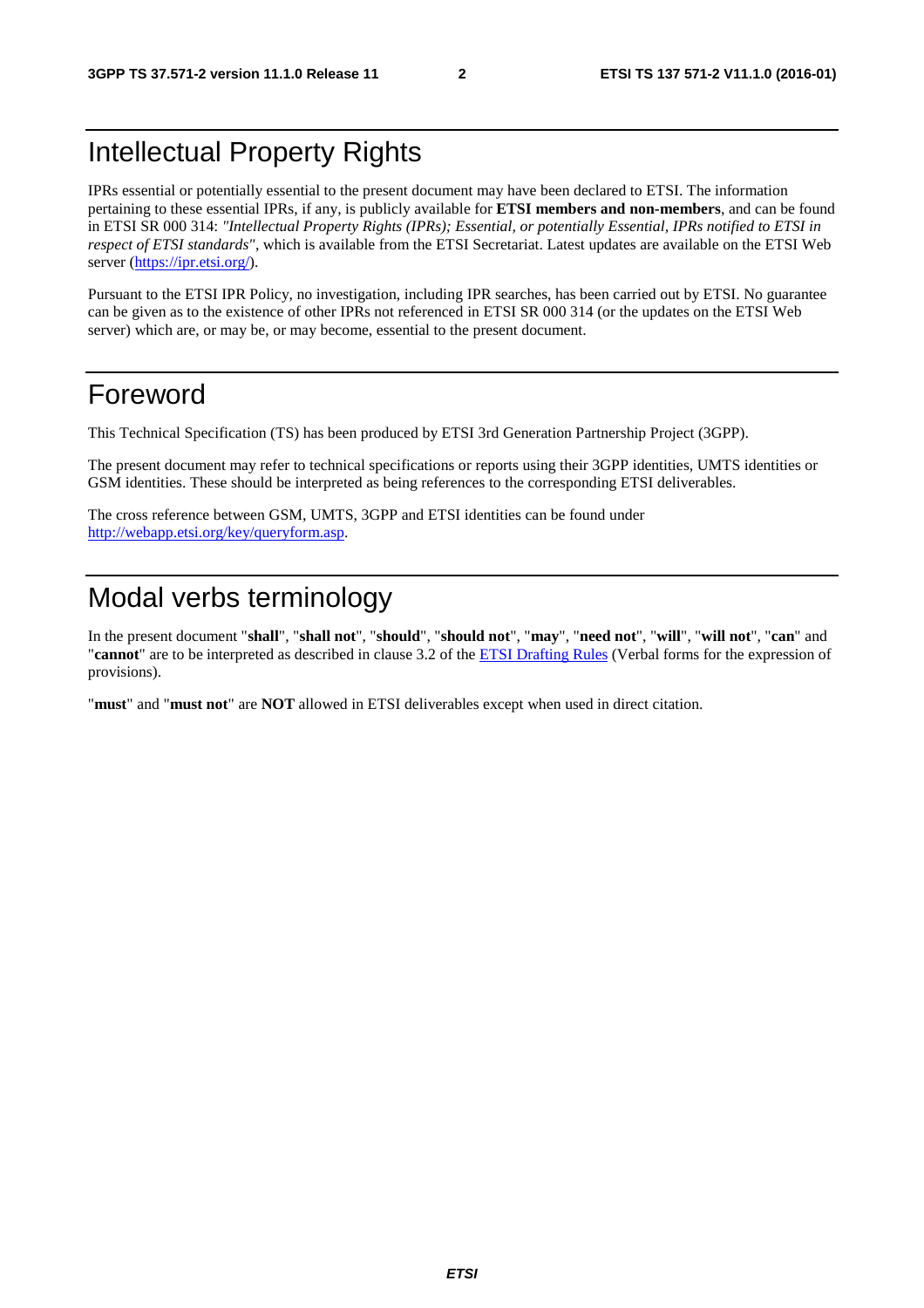$\mathbf{3}$ 

# Contents

| $\textbf{For} \texttt{word} \texttt{} \texttt{} \texttt{} \texttt{} \texttt{} \texttt{} \texttt{} \texttt{} \texttt{} \texttt{} \texttt{} \texttt{} \texttt{} \texttt{} \texttt{} \texttt{} \texttt{} \texttt{} \texttt{} \texttt{} \texttt{} \texttt{} \texttt{} \texttt{} \texttt{} \texttt{} \texttt{} \texttt{} \texttt{} \texttt{} \texttt{} \texttt{} \texttt{} \texttt{} \texttt{$ |  |
|-------------------------------------------------------------------------------------------------------------------------------------------------------------------------------------------------------------------------------------------------------------------------------------------------------------------------------------------------------------------------------------------|--|
|                                                                                                                                                                                                                                                                                                                                                                                           |  |
|                                                                                                                                                                                                                                                                                                                                                                                           |  |
|                                                                                                                                                                                                                                                                                                                                                                                           |  |
| 1                                                                                                                                                                                                                                                                                                                                                                                         |  |
| $\overline{2}$                                                                                                                                                                                                                                                                                                                                                                            |  |
| 3 <sup>7</sup>                                                                                                                                                                                                                                                                                                                                                                            |  |
| $\overline{4}$                                                                                                                                                                                                                                                                                                                                                                            |  |
|                                                                                                                                                                                                                                                                                                                                                                                           |  |
|                                                                                                                                                                                                                                                                                                                                                                                           |  |
|                                                                                                                                                                                                                                                                                                                                                                                           |  |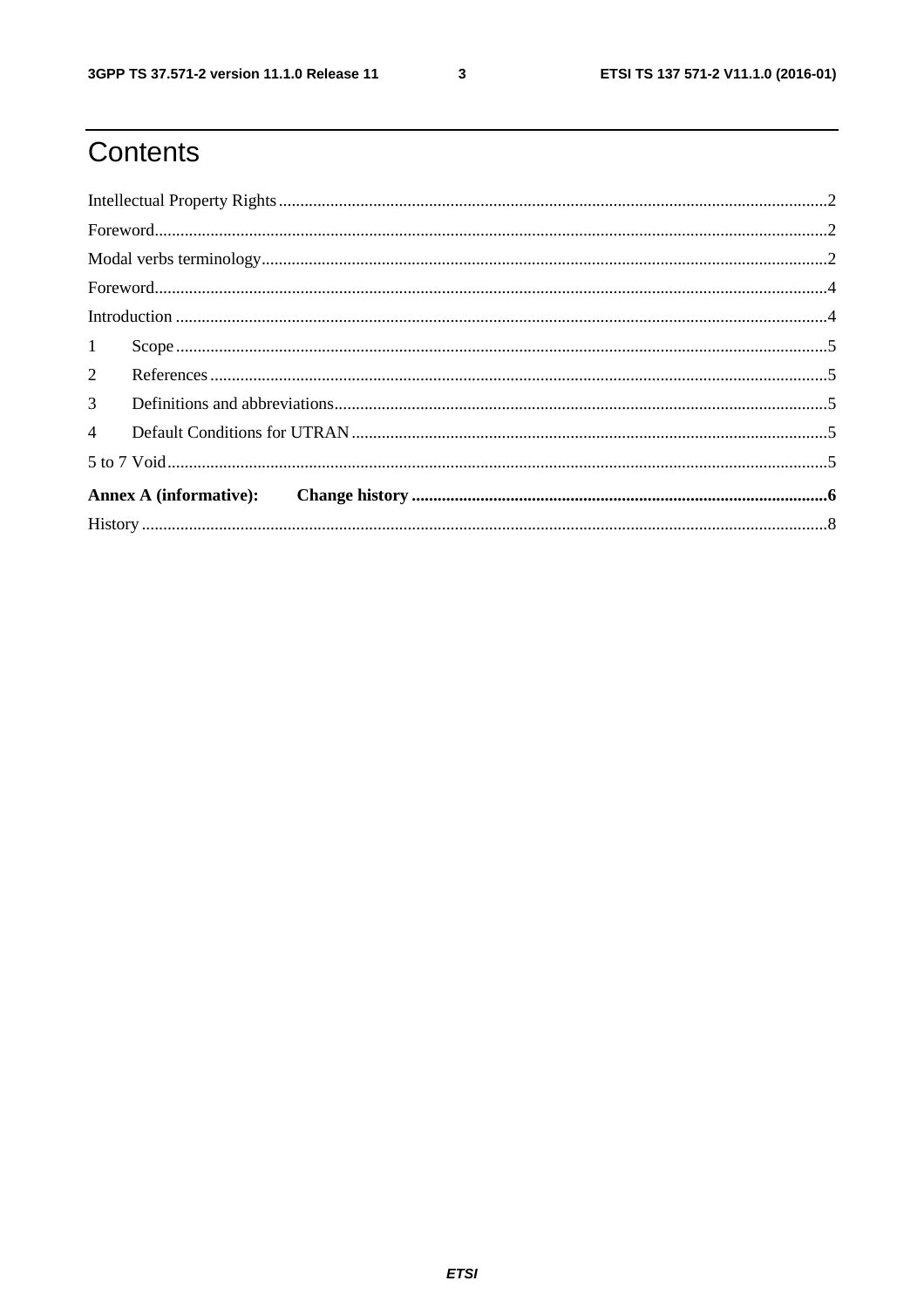## Foreword

This Technical Specification has been produced by the 3<sup>rd</sup> Generation Partnership Project (3GPP).

The contents of the present document are subject to continuing work within the TSG and may change following formal TSG approval. Should the TSG modify the contents of the present document, it will be re-released by the TSG with an identifying change of release date and an increase in version number as follows:

Version x.y.z

where:

- x the first digit:
	- 1 presented to TSG for information;
	- 2 presented to TSG for approval;
	- 3 or greater indicates TSG approved document under change control.
- y the second digit is incremented for all changes of substance, i.e. technical enhancements, corrections, updates, etc.
- z the third digit is incremented when editorial only changes have been incorporated in the document.

#### Introduction

The present document is part 2 of a multi-part TS:

3GPP TS 37.571-1: Universal Terrestrial Radio Access (UTRA) and Evolved UTRA (E-UTRA) and Evolved Packet Core (EPC); User Equipment (UE) conformance specification for UE positioning; Part 1: Conformance test specification.

**3GPP TS 37.571-2: Universal Terrestrial Radio Access (UTRA) and Evolved UTRA (E-UTRA) and Evolved Packet Core (EPC); User Equipment (UE) conformance specification for UE positioning; Part 2: Protocol conformance.** 

 3GPP TS 37.571-3: Universal Terrestrial Radio Access (UTRA) and Evolved UTRA (E-UTRA) and Evolved Packet Core (EPC); User Equipment (UE) conformance specification for UE positioning; Part 3: Implementation Conformance Statement (ICS).

3GPP TS 37.571-4: Universal Terrestrial Radio Access (UTRA) and Evolved UTRA (E-UTRA) and Evolved Packet Core (EPC); User Equipment (UE) conformance specification for UE positioning; Part 4: Test suites.

3GPP TS 37.571-5: Universal Terrestrial Radio Access (UTRA) and Evolved UTRA (E-UTRA) and Evolved Packet Core (EPC); User Equipment (UE) conformance specification for UE positioning; Part 5: Test scenarios and assistance data.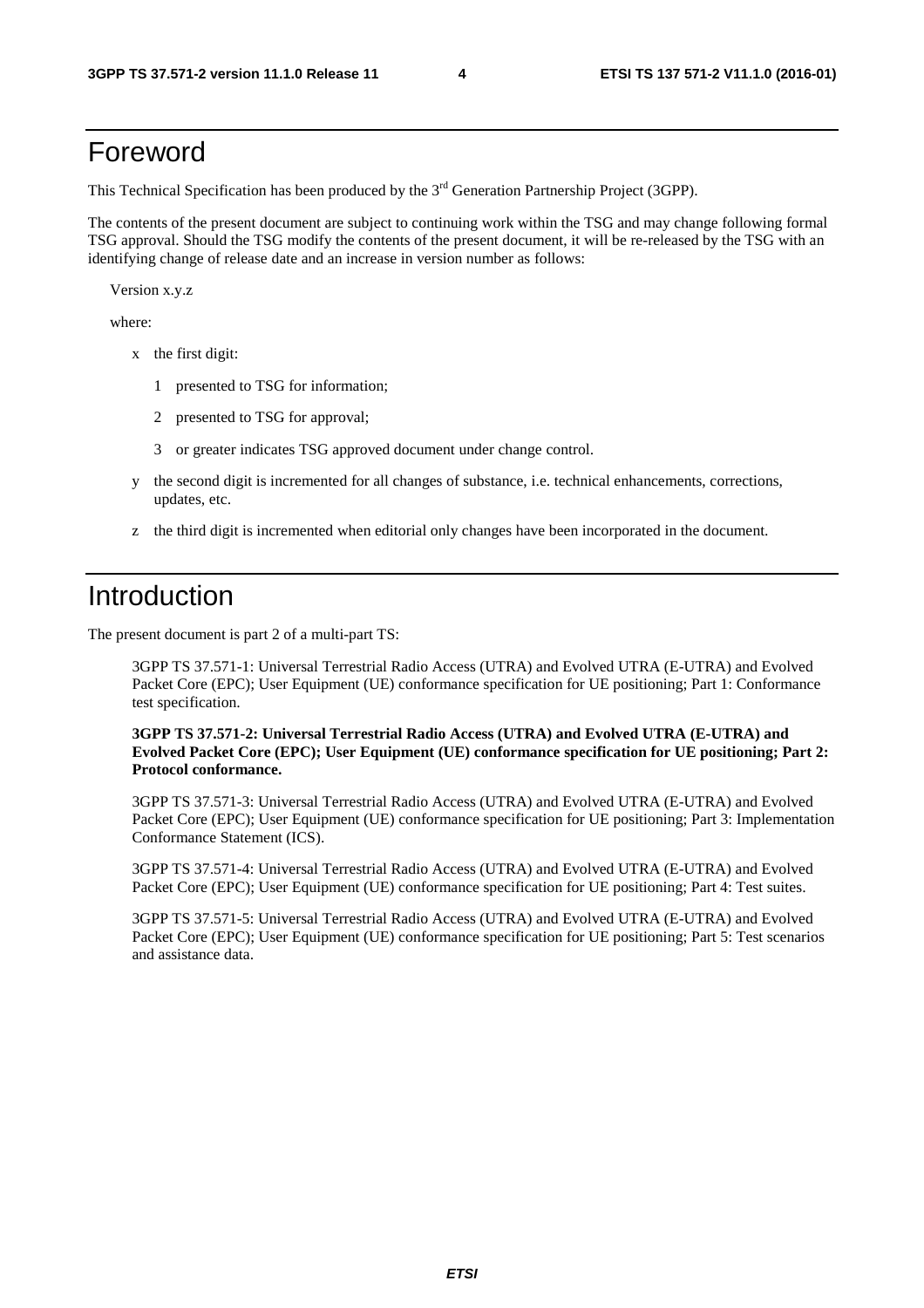#### 1 Scope

The present document specifies the protocol conformance testing for the 3<sup>rd</sup> Generation UTRAN and E-UTRAN User Equipment (UE) supporting UE positioning.

This is the second part of a multi-part test specification. The following information can be found in this part:

- the overall protocol conformance test structure;
- the protocol conformance test configurations;
- the conformance requirement and reference to the core specifications;
- the test purposes; and
- a brief description of the test procedure, the specific test requirements and short message exchange table.

The Implementation Conformance Statement (ICS) pro-forma could be found in the 3<sup>rd</sup> part of the present document.

The present document is valid for UE supporting UE positioning implemented according to 3GPP releases starting from Release 99 up to the Release indicated on the cover page of the present document.

## 2 References

The following documents contain provisions which, through reference in this text, constitute provisions of the present document.

- References are either specific (identified by date of publication, edition number, version number, etc.) or non-specific.
- For a specific reference, subsequent revisions do not apply.
- For a non-specific reference, the latest version applies. In the case of a reference to a 3GPP document (including a GSM document), a non-specific reference implicitly refers to the latest version of that document *in the same Release as the present document*.

[1] to [28] (void)

[29] 3GPP TS 37.571-2 Release 12: "Universal Terrestrial Radio Access (UTRA) and Evolved UTRA (E-UTRA) and Evolved Packet Core (EPC); User Equipment (UE) conformance specification for UE positioning; Part 2: Protocol conformance"

## 3 Definitions and abbreviations

Void

# 4 Default Conditions for UTRAN

The requirements of the present document are provided in 3GPP TS 37.571-2 Release 12 [29].

# 5 to 7 Void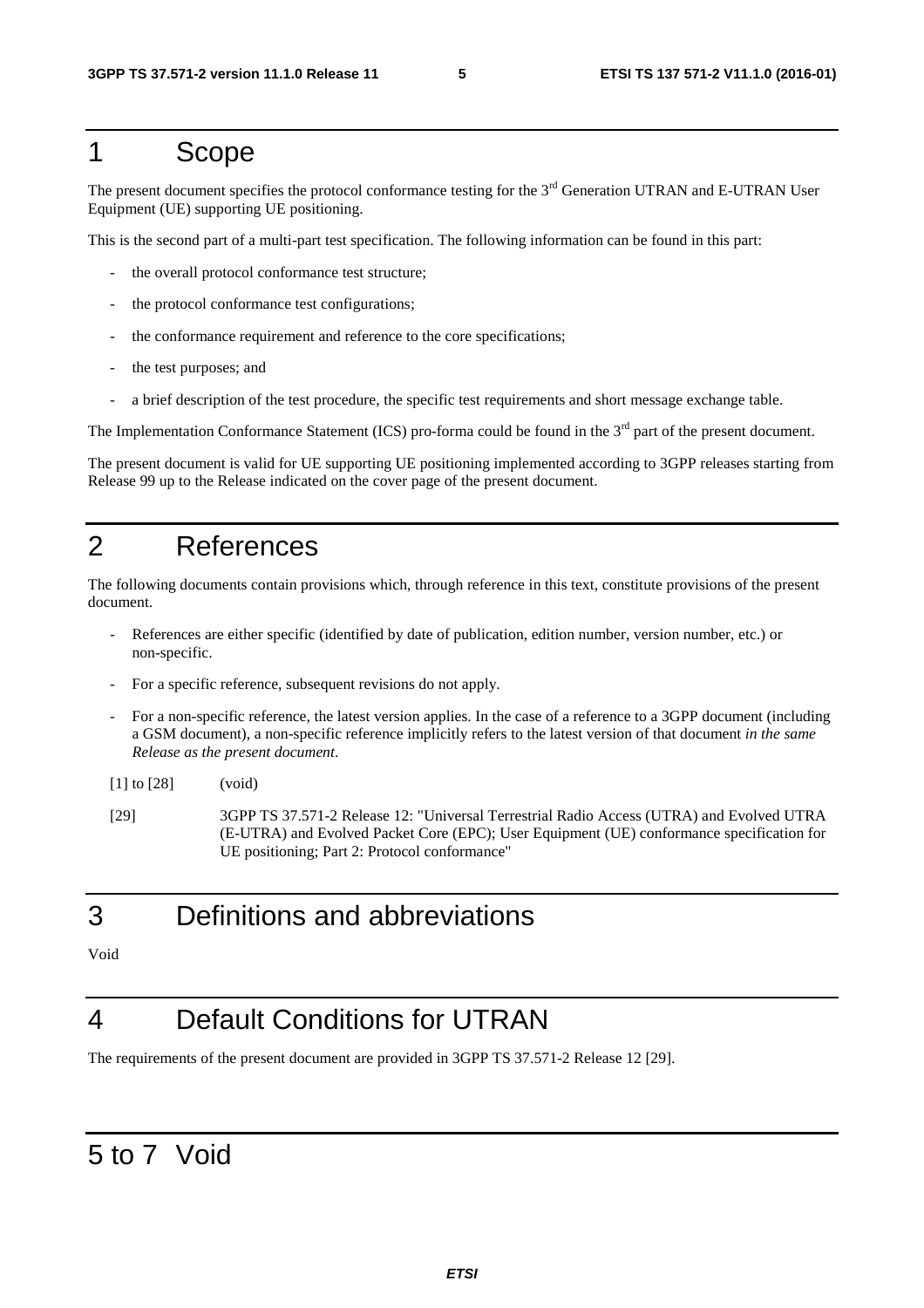# Annex A (informative): Change history

 $\mathbf{r}$ 

|                    |               |                  |           |     | <b>Change history</b>                                                            |        |                   |
|--------------------|---------------|------------------|-----------|-----|----------------------------------------------------------------------------------|--------|-------------------|
| Date               | TSG #         | TSG Doc.         | <b>CR</b> | Rev | Subject/Comment                                                                  | Old    | <b>New</b>        |
|                    |               |                  |           |     | 36.571-2                                                                         |        |                   |
| 2010-08            | R5#48         | R5-104119        |           |     | Initial skeleton proposal                                                        |        | 0.0.0             |
|                    | R5#48         | R5-104741        |           |     | Merge of documents R5-104119, R5-104120, R5-104121, R5-                          | 0.0.0  | 0.0.1             |
|                    |               |                  |           |     | 104122, together with small editorial modifications                              |        |                   |
|                    |               |                  |           |     |                                                                                  |        |                   |
| 2011-02            | R5#50         | R5-110250        |           |     | Various corrections based on LPP v9.3.0 (R5-106431)                              | 0.0.1  |                   |
|                    |               |                  |           |     | New test cases: LPP Reliable Transport (R5-106433)                               |        |                   |
|                    |               |                  |           |     | New test cases: CS fallback (R5-106698)                                          |        | 0.1.0             |
| 2011-05            | R5#51         | R5-112388        |           |     | Various corrections (R5-110251)                                                  | 0.1.0  |                   |
|                    |               |                  |           |     | OTDOA default conditions (R5-110252)                                             |        | 0.2.0             |
| 2011-08            | R5#52         | R5-113770        |           |     | Small corrections to 36.571-2 baseline text                                      | 0.2.0  |                   |
|                    |               | R5-113771        |           |     | Addition of LPP abort test case                                                  |        |                   |
|                    |               | R5-113147        |           |     | Addition of Position Capability Transfer test case                               |        |                   |
|                    |               | R5-113140        |           |     | Addition of Notification test cases                                              |        |                   |
|                    |               | R5-113769        |           |     | Addition of UE Network Capability test case                                      |        |                   |
|                    |               |                  |           |     |                                                                                  |        | 1.0.0             |
|                    |               | R5-113847        |           |     | Addition of LPP Error handling test cases                                        |        |                   |
| 37.571-2           |               |                  |           |     |                                                                                  |        |                   |
| 2011-11            | R5#53         | R5-115249        |           |     | Creation of 37.571-2 based on 36.571-2 v1.0.0 and 34.123-1 v9.6.0                |        | 1.0.0             |
|                    |               | R5-115250        |           |     | Default conditions for ECID signalling test cases in 37.571-2                    |        |                   |
|                    |               |                  |           |     | baseline text                                                                    |        |                   |
|                    |               | R5-115251        |           |     | Various corrections to the 37.571-2 baseline text                                |        |                   |
|                    |               | R5-115252        |           |     | Default system information for UTRAN A-GNSS tests in 37.571-2                    |        | 2.0.0             |
|                    |               |                  |           |     | baseline text                                                                    |        |                   |
| 2011-12            | <b>RAN#54</b> |                  |           |     | Moved to Rel-9 with editorial changes only.                                      | 2.0.0  | 9.0.0             |
| 2012-03            | <b>RAN#55</b> | R5-120358        | 0001      |     | Addition of missing test case 7.3.4.1                                            | 9.0.0  | 9.1.0             |
| 2012-03            | <b>RAN#55</b> | R5-120359        | 0002      |     | Addition of missing test case 7.3.4.2                                            | 9.0.0  | 9.1.0             |
|                    |               |                  | 0003      |     | Addition of missing test case 7.3.4.3                                            |        |                   |
| 2012-03<br>2012-03 | <b>RAN#55</b> | R5-120360        |           |     |                                                                                  | 9.0.0  | 9.1.0             |
|                    | <b>RAN#55</b> | R5-120361        | 0004      |     | Addition of missing test case 7.3.4.4                                            | 9.0.0  | 9.1.0             |
| 2012-03            | <b>RAN#55</b> | R5-120362        | 0005      |     | Editorial corrections to 37.571-2                                                | 9.0.0  | 9.1.0             |
| 2012-03            | <b>RAN#55</b> | R5-120363        | 0006      |     | Completion of Test Case 7.3.1.1                                                  | 9.0.0  | 9.1.0             |
| 2012-03            | <b>RAN#55</b> | R5-120364        | 0007      |     | Removal of FFS for Sub-test -7                                                   | 9.0.0  | 9.1.0             |
| 2012-03            | <b>RAN#55</b> | R5-120395        | 0008      |     | Addition of RESET command to EPC MO-LR tests                                     | 9.0.0  | 9.1.0             |
| 2012-03            | <b>RAN#55</b> | R5-120725        | 0009      |     | Correction of MO-LR CS fallback test cases 7.4.1                                 | 9.0.0  | 9.1.0             |
| 2012-06            | <b>RAN#56</b> | R5-121134        | 0010      |     | Clarification to cell synchronization for OTDOA                                  | 9.1.0  | 9.2.0             |
| 2012-06            | <b>RAN#56</b> | R5-121148        | 0011      |     | Completion of Test Case 7.3.1.1                                                  | 9.1.0  | 9.2.0             |
| 2012-06            | <b>RAN#56</b> |                  |           |     | Upgrade to v10.0.0 with no change.                                               | 9.2.0  | 10.0.0            |
| 2012-09            | <b>RAN#57</b> | R5-123067        | 0012      |     | Removal of FFS for Sub-test-7                                                    | 10.0.0 | 10.1.0            |
|                    |               |                  |           |     |                                                                                  |        |                   |
| 2012-09            | <b>RAN#57</b> | R5-123068        | 0013      |     | Correction of references to clauses in 37.571-5                                  |        | 10.0.0 10.1.0     |
| 2012-09            | <b>RAN#57</b> | R5-123070        | $0014$ -  |     | <b>Editorial Corrections</b>                                                     |        | 10.0.0 10.1.0     |
| 2012-09            | <b>RAN#57</b> | R5-123071        | 0015      |     | Correction of MO-LR CS fallback test cases 7.4.1                                 |        | 10.0.0 10.1.0     |
| 2012-09            | <b>RAN#57</b> | R5-123072        | 0016      |     | Correction to UE Network Capability Test Procedure                               |        | 10.0.0 10.1.0     |
| 2012-09            | <b>RAN#57</b> | R5-123073        | $0017$ -  |     | Correction to Register and Facility message type content                         |        | 10.0.0 10.1.0     |
| 2012-09            | <b>RAN#57</b> | R5-123074        | 0018      |     | Addition of RESET command to EPC MO-LR tests                                     | 10.0.0 | 10.1.0            |
| 2012-09            | <b>RAN#57</b> | R5-123698        | 0019      |     | Small corrections to default E-UTRAN message contents                            |        | 10.0.0 10.1.0     |
| 2013-03            | <b>RAN#59</b> | R5-130112 0021 - |           |     | Correction to LPP Request Location Information Message Content   10.1.0   10.2.0 |        |                   |
|                    |               |                  |           |     | for TC 7.3.4.4                                                                   |        |                   |
| 2013-03            | <b>RAN#59</b> | R5-130593        | $0022 -$  |     | Correction of applicability for TC 7.3.2.3                                       |        | 10.1.0 10.2.0     |
| 2013-06            | <b>RAN#60</b> | R5-131099        | 0023      |     | Clarification of IE values                                                       |        | 10.2.0 10.3.0     |
|                    |               | R5-131100        |           |     |                                                                                  |        |                   |
| 2013-06            | <b>RAN#60</b> |                  | $0024$ -  |     | Correction of behaviour in 7.3.2.3                                               |        | 10.2.0 10.3.0     |
| 2013-06            | <b>RAN#60</b> | R5-131101        | $0025 -$  |     | Simplification of test set-up for OTDOA and ECID tests                           |        | 10.2.0 10.3.0     |
| 2013-06            | <b>RAN#60</b> | R5-131306        | 0026      |     | Correction to LTE UE Positioning test cases                                      |        | 10.2.0 10.3.0     |
| 2013-06            | <b>RAN#60</b> | R5-131326        | 0027      |     | Correction to available GNSS assistance data elements                            |        | 10.2.0 10.3.0     |
| 2013-06            | <b>RAN#60</b> | R5-131877        | 0028      |     | Clarification of Sub-Test Case Numbers Tables                                    |        | 10.2.0 10.3.0     |
| 2013-06            | <b>RAN#60</b> | R5-131878        | $0029$ -  |     | New test case for inter-frequency RSTD measurement indication                    |        | 10.2.0 10.3.0     |
|                    |               |                  |           |     | procedure                                                                        |        |                   |
| 2013-09            | <b>RAN#61</b> | R5-133175        | 0030      |     | Clarifications to 7.3.3.1                                                        |        | 10.3.0 10.4.0     |
| 2013-12            | <b>RAN#62</b> | R5-134907        | 0031      |     | Addition of missing IEs from otdoa-ProvideCapabilities in 7.3.1.1                |        | 10.4.0 10.5.0     |
| 2013-12            | <b>RAN#62</b> | R5-134908        | 0032      |     | Change Applicability of test 7.3.5.1                                             |        | 10.4.0 10.5.0     |
| 2013-12            |               |                  |           |     | Addition of Capability exchange in various clause 7 tests                        |        |                   |
|                    | <b>RAN#62</b> | R5-134909        | 0033      |     |                                                                                  |        | 10.4.0 10.5.0     |
| 2013-12            | <b>RAN#62</b> | R5-134910        | 0034      |     | Clarification of Provide Capabilities content for test 7.2.2.2                   |        | 10.4.0 10.5.0     |
| 2014-03            | <b>RAN#63</b> | R5-140133        | 0035      |     | Add Assistance Data delivery to test 7.3.5.1                                     | 10.5.0 | 10.6.0            |
| 2014-03            | <b>RAN#63</b> | R5-140606        | 0036      |     | Correction to LTE UE Positioning test case 7.2.1.2                               |        | $10.5.0$   10.6.0 |
| 2014-03            | <b>RAN#63</b> | R5-140608        | 0037      |     | Correction to LTE UE Positioning test case 7.2.1.3                               |        | 10.5.0 10.6.0     |
| 2014-03            | <b>RAN#63</b> | R5-140793        | $0038 -$  |     | Correction to message content for inter-frequency RSTD                           |        | 10.5.0 10.6.0     |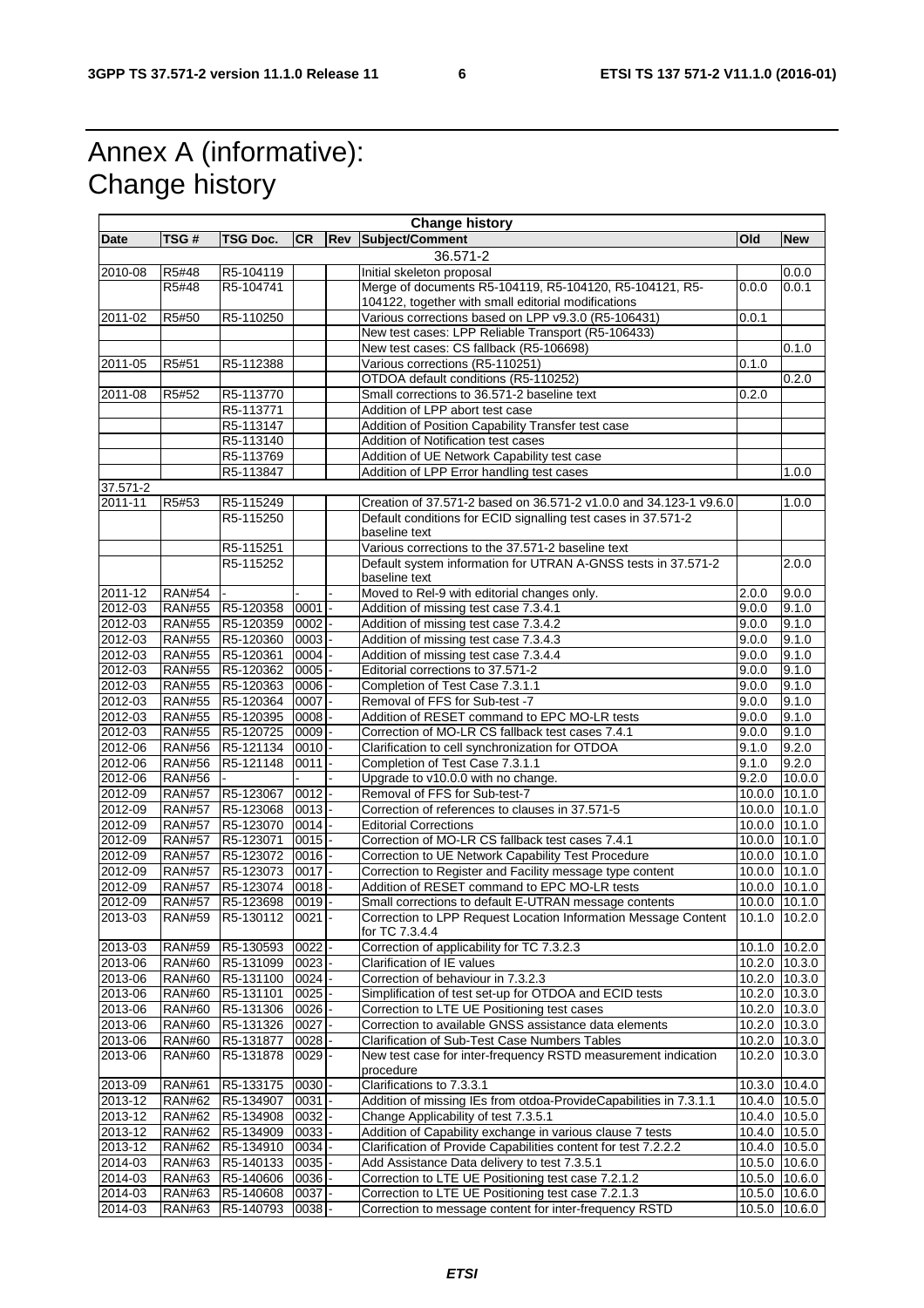|         |               |           |          | measurement indication test case                                  |                |        |
|---------|---------------|-----------|----------|-------------------------------------------------------------------|----------------|--------|
| 2014-06 | <b>RAN#64</b> | R5-142251 | $0039 -$ | Clarification of use of satellite simulator                       | 10.6.0         | 10.7.0 |
| 2014-06 | <b>RAN#64</b> | R5-142886 | $0040 -$ | Correction to EUTRA UE Positioning test cases 7.3.4.x             | 10.6.0         | 10.7.0 |
| 2014-09 | <b>RAN#65</b> | R5-144194 | $0041$ - | Clarification for configuration of cell 1 in OTDOA tests          | 10.7.0         | 10.8.0 |
| 2014-09 | <b>RAN#65</b> | R5-144195 | $0042 -$ | <b>RESET Positioning Information in LPP Abort Procedures</b>      | 10.7.0 $\vert$ | 10.8.0 |
| 2014-09 | <b>RAN#65</b> | R5-144237 | $0043 -$ | Adding extra neighbour cells to 7.3.5.1                           | 10.7.0         | 10.8.0 |
| 2014-09 | <b>RAN#65</b> | R5-144626 | $0044 -$ | Correct OTDOA and ECID Elements in 7.3.4.2 and 7.3.4.4            | 10.7.0         | 10.8.0 |
| 2014-09 | <b>RAN#65</b> | R5-144702 | $0045$ - | Correction to test case 7.5.1, Table 7.5.1.3.2-1: Main behaviour  | 10.7.0         | 10.8.0 |
| 2014-09 | <b>RAN#65</b> | R5-144703 | $0046 -$ | Updates OTDOA Neighbour Cell Info List                            | 10.7.0 10.8.0  |        |
| 2014-12 | <b>RAN#66</b> | R5-145137 | $0047$ - | Clarification to OTDOA Assistance Data                            | 10.8.0         | 10.9.0 |
| 2014-12 | RAN#66        | R5-145347 | $0048 -$ | Addition of Galileo in test 7.3.3                                 | 10.8.0 10.9.0  |        |
| 2014-12 | <b>RAN#66</b> | R5-145736 | $0049 -$ | Correction to OTDOA related default message contents in LPP       | 10.8.0 10.9.0  |        |
|         |               |           |          | common procedure for Position Capability Transfer                 |                |        |
| 2014-12 | <b>RAN#66</b> |           |          | Raised to v 11.0.0 with no change                                 | 10.9.0         | 11.0.0 |
| 2015-12 | <b>RAN#70</b> | R5-155044 | $0063 -$ | Removal of technical content in 37.571-2 v11.0.0 and substitution | 11.0.0 11.1.0  |        |
|         |               |           |          | with pointer to the next Release                                  |                |        |
|         |               |           |          |                                                                   |                |        |